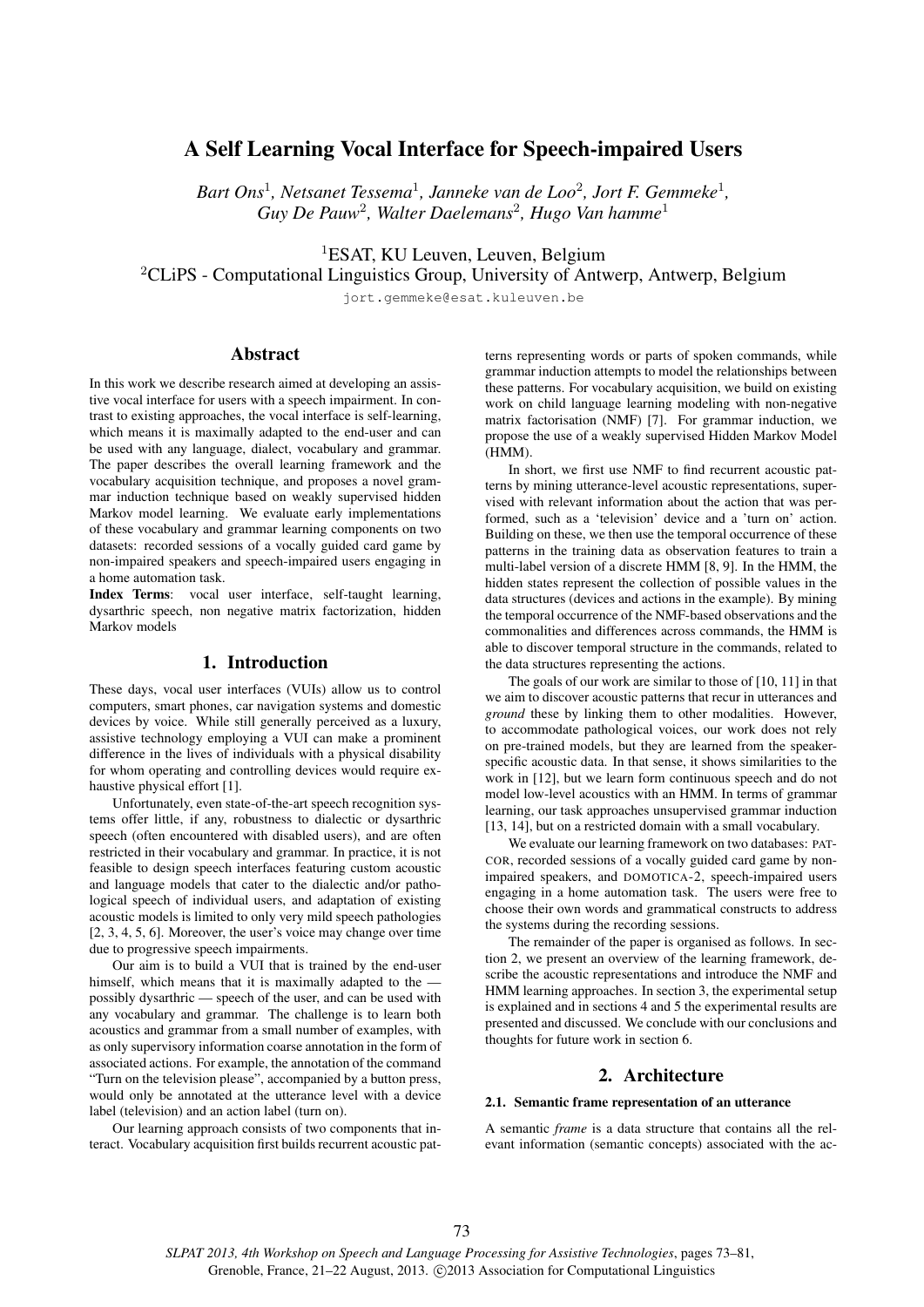

Figure 1: Overview of the vocal interface framework. The white boxes indicate events or systems outside the learning framework. The top panel shows the training phase and the bottom panel indicates the usage phase.

tion that is expressed in the spoken command. Semantic frames have been used in many spoken language processing applications [15]. A *frame* contains at least one *slot* representing a specific aspect of the *action*. Each *slot* in a frame can only be filled with a single *value*. A *frame description* of an *action* on the other hand, identifies a single frame out of the possible *frames* where the *action* is specified by the actual *slot values*.

### 2.2. The learning framework

The framework (Figure 1) is designed so it can learn from user interaction examples, i.e. a spoken command accompanied by an action on the device's user interface. For instance, users might say " Turn on the light" while pressing the button to switch on the light themselves or through the help of a care taker. The action performed on the device is translated into a *frame description*, which constitutes an abstraction layer making the learning algorithms application independent.

During the training phase, the word finding module looks for word-sized recurring acoustic patterns in the audio input that correlate well with the *frame description*. The *frame description* acts as a weak form of supervision in finding the recurring acoustic patterns. Here the term *weak supervision* is used because the supervision does not provide explicit information about the sequence of words within the spoken utterance.

The *grammar induction* module learns the relation between the different parts of a command. Given the frame description and the output of the word finding module, the grammar induction module learns the structure within commands, as well as the relation with the frame description during the training phase. During the usage phase, when only audio input is available, the grammar constrains the decoding process [16] and allows to propose a frame description of the spoken command. This frame description is then mapped onto an actual action on the device.

## 2.3. Audio representation

The word finding module in the training phase as well as the decoder in the usage phase need a suitable representation for the input speech. Both learning and recognition are based on NMF (section 2.4.1), which requires that the audio representation of an utterance be the sum of the representations of individual words. Therefore, and unlike main-stream ASR systems, an utterance is mapped to a vector of fixed size in three steps which are described below.

## *2.3.1. Spectral Representation*

The first step of the audio processing chain extracts a 12 dimensional Mel Frequency Cepstral Coefficient (MFCC) representation of the short-term spectrum from speech segments of 25 ms with 10 ms overlap. The 12-dimensional MFCC is augmented with the log energy and the  $\Delta$  and  $\Delta\Delta$  features are appended, forming a 39 dimensional *spectral feature* stream.

#### *2.3.2. Intermediate representations*

The obtained MFCC spectral representations are further processed to form posteriorgrams from which the final representations described in section 2.3.3, are obtained. Two different forms of posteriorgrams are considered here: a *spectral feature* vector is either transformed into a vector of posterior probabilities of Gaussians forming a code book (soft VQ), or it is transformed to the posterior probability of phone classes.

In Soft Vector Quantisation, each *spectral feature* vector is softly assigned to all clusters in a code book. Each cluster is characterized by a Gaussian with full covariance. The degree of assignment is measured by the posterior probability of a Gaussian given the *spectral feature* vector.

The code book training starts off from a single cluster describing all training data. It is then split along the dominant eigenvector of its covariance matrix into two subclusters. The centres are refined with k-means iterations after which each subcluster is characterised by a full covariance Gaussian. This process is repeated, each time splitting the cluster with the largest volume as measured by the determinant of the covariance matrix. This process is either stopped when the desired number of clusters are obtained [17], which we will refer to by *Soft VQ*, or when the number of *spectral feature* vectors assigned to a cluster falls below a threshold, *minimum-number of frames*, which is referred to as *Adaptive Soft VQ*, because the number of clusters will depend on the amount of training data.

*Phone posteriorgrams* are constructed from 50 monophone HMMs (including a model for silence), each modeled by three states with GMM emission densities, connected in a strict leftto-right topology. The utterance is first transcribed into a phone lattice without using a phone-level language model. The acoustic likelihoods associated with the arcs are subsequently renormalised to posterior probabilities, which allows us to compute a posterior probability for each phone at any time.

A major difference with *Soft VQ* is that phone posteriorgrams exploit prior knowledge about the phone inventory that the user can produce.

#### *2.3.3. Utterance-level HAC representation*

The posteriorgrams of spectral feature clusters or of phone classes are not suitable to model directly with an NMF. To be able to discover recurring patterns in utterances, they need to be mapped to a representation of fixed dimension in which linearity holds, i.e. that the utterance-level speech representation is approximately equal to the sum of the speech representations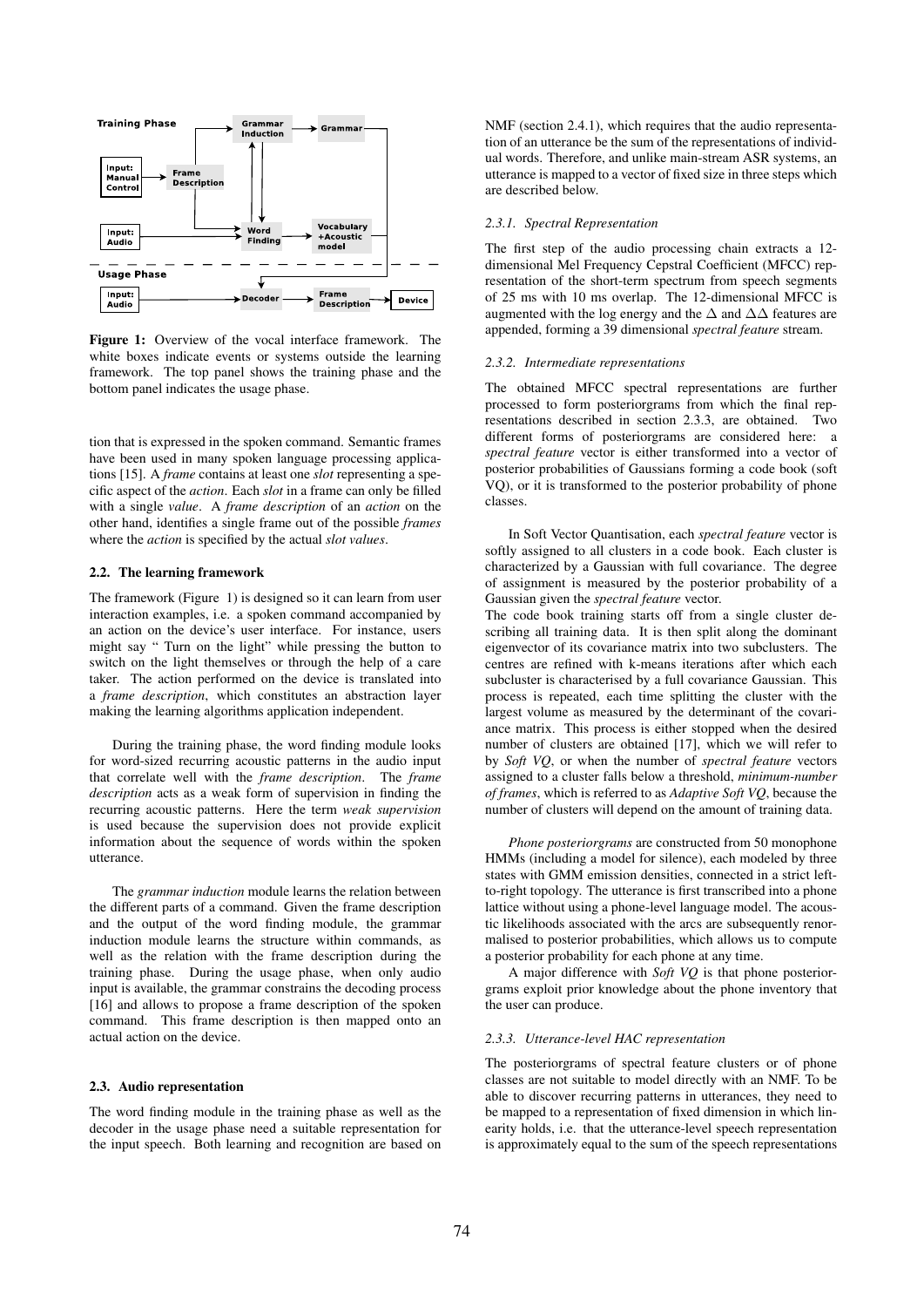of the acoustic patterns it contains [18, 19]. A mapping that exhibits this property is the so-called histogram of acoustic cooccurrences (HAC) [19]. The HAC of a speech segment is the posterior joint probability of two *acoustic events* happening at a predefined time lag  $\tau$ , accumulated over the entire segment. An acoustic event is the observation of a spectral feature vector from a particular cluster in the case of soft VQ, or the observation of a phone in the case of phone posteriorgrams. Since the HAC representation considers event pairs, its dimensionality is the square of the number of acoustic event classes. In this paper, we stack HAC vectors computed for multiple values of the time lag  $\tau = 20, 50, 90$  and 200 ms into a single *augmented HAC vector* to characterise an utterance. When multiple (training) utterances are available, their augmented HAC representations are arranged as columns of a matrix  $V_a$ .

### 2.4. Non-negative matrix factorisation

NMF uses non-negativity constraints for decomposing a matrix into its components [20, 21, 22, 23], i.e given a non-negative matrix  $V$  of size [ $MxN$ ], NMF approximately decomposes it into its non-negative components W of size  $[MxR]$  and H of size  $[RxN]$ . Under the right conditions, NMF is able to find parts in data. In ASR, NMF is used to discover recurring acoustic patterns (word units) through some grounding information [24, 25, 26].

In this paper, we use the Kullback-Leibler divergence to quantify the approximation quality of the NMF as expressed in Eq 1.

$$
(\mathbf{H}, \mathbf{W}) = \arg \min_{(\mathbf{H}, \mathbf{W})} D_{KL}(\mathbf{V} \parallel [\mathbf{W} \mathbf{H}])
$$
 (1)

Finding the  $W$  and  $H$  that minimize this approximation metric for a given data matrix  $V$  is achieved using multiplicative update rules[20].

#### *2.4.1. Supervised NMF word learning*

To employ NMF for word learning, we use a weak form of supervision represented by  $V_g$ , which is used together with the augmented HAC acoustic representation of all the training utterances stacked into a matrix  $V_a$ . The supervision information links the discovered acoustic patterns to *slot values* and also helps NMF to avoid local optima of the Kullback-Leibler divergence. The supervision  $V_g$  is a label matrix where each column represents an utterance and each row represents a *slot value*. The presence of a *slot value* in an utterance is represented in the label matrix with a '1' and its absence with a ' $\overline{0}$ '.

Through the factorization of the composite matrix constructed by vertical concatenation of  $V_g$  and  $V_a$ , NMF discovers latent *slot value* representations in each column of Wa. The columns of  $W<sub>g</sub>$  link the learned acoustic patterns in columns of  $\mathbf{W}_a$  to the *slot values* represented by the rows of  $\mathbf{V}_a$ . Furthermore, some extra columns of  $W_a$  and  $W_g$  are used to represent *filler words* (words which are present in the utterance but are not related to any *slot value*). The columns of H matrix indicate which columns of  $\mathbf{W}_a$  and  $\mathbf{W}_q$  are combined to reconstruct  $V_a$  and  $V_g$  respectively. The learned acoustic patterns in  $W_a$ and labeling information in  $W_q$  as given in Eq. 2 will be used in the testing phase to detect the learned acoustic units within unseen test utterances.

$$
\left[\begin{array}{c} \mathbf{V}_g \\ \mathbf{V}_a \end{array}\right] \approx \left[\begin{array}{c} \mathbf{W}_g \\ \mathbf{W}_a \end{array}\right] \mathbf{H} \tag{2}
$$

#### *2.4.2. NMF in the usage phase*

The learned NMF model is applied in two different approaches to decoding. Both decoders apply the learned NMF model to word-sized segments of speech in a *sliding window* analysis. A sliding window of a width of 300 ms and a shift of 100 ms is used to produce an *augmented HAC vector* at 100 ms intervals across an utterance. As a result, an utterance is represented by a matrix  $V_s$ , containing one column per window position. By employing the NMF factorization Eq. 3, which is called the *local* NMF, the corresponding *slot value activations* are calculated.

$$
\mathbf{H}_s = \arg\min_{\mathbf{H}_s} D_{KL}(\mathbf{V}_s || \mathbf{W}_a \mathbf{H}_s)
$$
(3)

This is followed by the calculation of the activation matrix  $A_s$ . Each column of the activation matrix contains labeling information of all *slot values* for a particular window position.

$$
\mathbf{A}_s = \mathbf{W}_g \mathbf{H}_s \tag{4}
$$

In the simplest form of decoding, called *NMF decoding*, the slot values are inferred directly from the local (sliding window) NMF. The activations for all slot values are accumulated over all window positions, i.e. over the complete utterance. Since each slot can have at most one value assigned, only the value hypothesis with the largest accumulated activation is kept per slot. The slot value is considered to be detected, only if the accumulated activation exceeds a threshold. The order in which the acoustic patterns related to the slot values occur in the utterance is therefore ignored. Since this procedure may result in multiple possible frames, we select the frame with the highest average probability mass.

In a refinement, called *HMM decoding*, the local NMF model generates a data stream which is modeled by an HMM. The HMM captures the relation between word usage – including word order – and frame descriptions of actions. Since the HMM models the sequential aspects of the utterance (such as word order), we consider the learning of this HMM a form of *grammar induction*. The details of this approach are explained in the next section.

#### 2.5. Grammar induction

Identical or similar words (e.g. numbers) may refer to different slots, so slot-value pairs can only be assigned correctly from spoken input if grammar is taken into account. *HMM decoding* fixes the major shortcoming of *NMF decoding*, i.e. that the order in which slot values occur, is ignored. The local NMF stream is then modeled by an HMM, which is learned from the user interaction examples.

#### *2.5.1. HMM learning*

The activation sequence is modeled by a multi-labeling HMM [9]. Like in discrete-density HMMs, each state  $q$  is characterized by probabilities  $b_i(q)$  over observations j. In this framework, the observation is characterized by a probability distribution derived from NMF atom activations, obtained as  $H_s$ , normalized to sum to unity. The state probability is then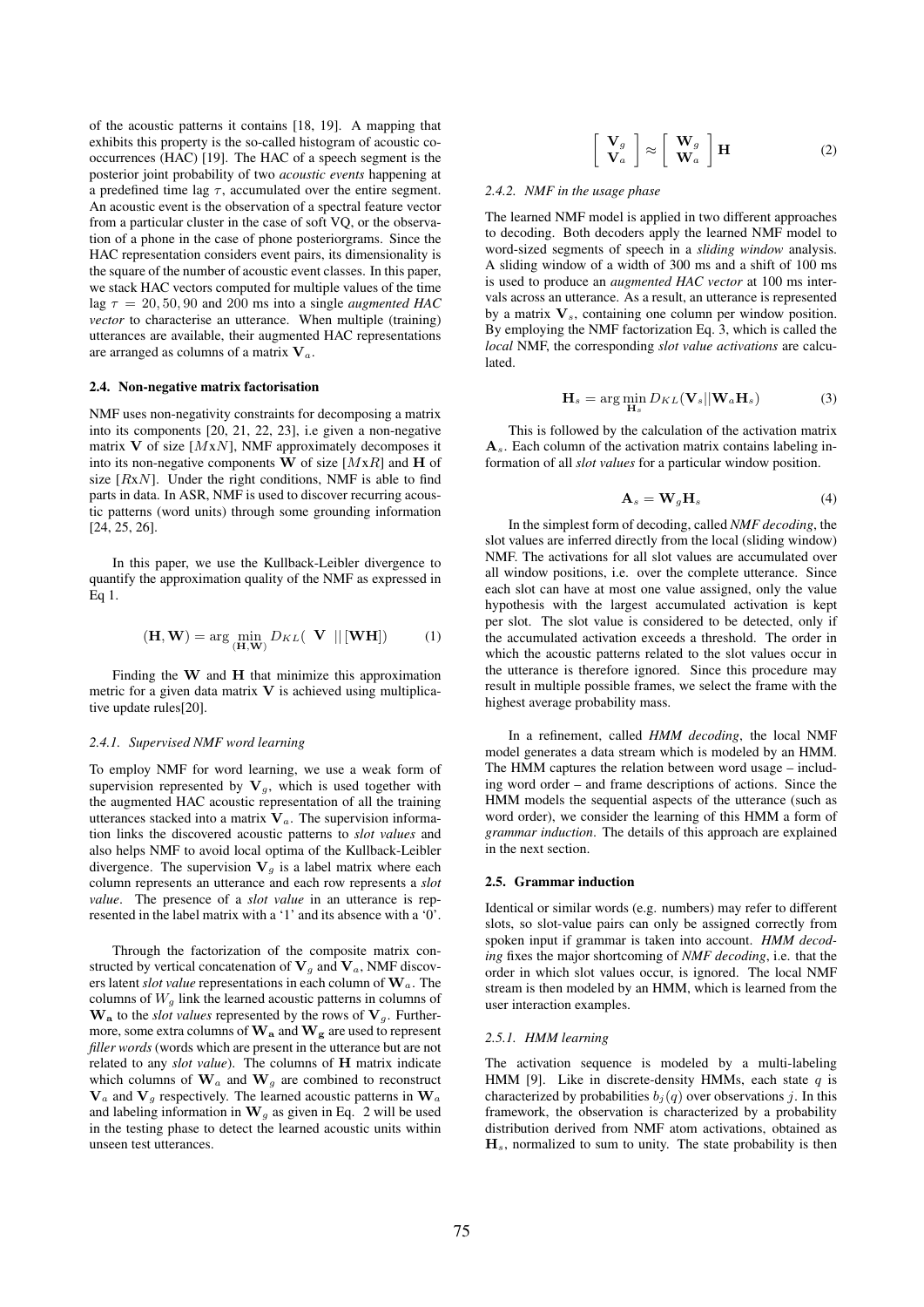the inner product of this distribution with the state distribution.

Applied to this problem, each *semantic frame* is modeled by an HMM in which each *slot value* is assigned an HMM state referred to as *slot value state*. States are fully connected, with two exceptions. First, within slot transitions are prohibited, since each slot needs to be assigned only one value. Second, states can only transition to slot-value states within the same semantic frame, since each spoken command can only correspond to a single semantic frame. To limit the number of transition probabilities to be estimated, all transitions from states associated with a particular slot, to all states associated with another slot, share the same transition probability. The HMM will hence learn the sequence of slots in the user's utterances, but not the sequence of individual words. All the states can be initial or final states.

HMM training is done using the Baum-Welch algorithm [27]. Supervision information provided by the labeling matrix Vg, is used to only assign non-zero state posteriors to *slot values* that are present in the *frame description* of an utterance. All non-zero entries of the state-transition matrix are initialised to (properly normalised) random values. The emission matrix is initialised by  $\mathbf{W}_g$ .

## *2.5.2. HMM decoding*

During decoding, the maximum likelihood state sequence is obtained using the Viterbi algorithm for the given observation sequence  $H_s$ . Visiting a state in an HMM corresponding to a semantic frame implies the corresponding *slot value* is detected. Since states representing slot values can only transition to states within the same semantic frame, the Viterbi search implicitly selects the most likely frame.

## 3. Experimental Setup

In this section, we give a description of the databases used for evaluation, the evaluation procedure and metrics.

#### 3.1. Databases

## *3.1.1. PATCOR*

The database PATCOR contains recordings of subjects playing a card game called "Patience" using spoken commands. The database contains 8 speakers with in total more than two thousand commands. The data was collected from unimpaired subjects with non-pathological speech, speaking Belgian Dutch. The users were free to choose their vocabulary and grammar, although in practice the vocabulary was limited indirectly by the number of cards, card positions and functionality.

A typical utterance in PATCOR is *"Put the four of clubs on the five of hearts"*. In this type of utterance, the order of the

Table 1: *parameters of the speech databases*

| Database                     | <b>PATCOR</b> | DOMOTICA |
|------------------------------|---------------|----------|
| number of speakers           |               |          |
| number of <i>frames</i>      |               |          |
| number of <i>slots</i>       |               |          |
| number of <i>slot values</i> | 58            | 27       |
| number of blocks             |               |          |



Figure 2: Speech intelligibility measurements of the speakers in DOMOTICA-2. The speakers are order by intelligibility score. Generally speaking, a score higher than 85% is nonpathological (see the dashed line).

words plays a key role in discovering the utterance's meaning. The gold-standard frame descriptions of the utterances were created manually. In Table 1 an overview of the total number of frames, slots and slot values used is given. Since not all possible slot values occur for all speakers, Table 7 gives the actual number of slot values for each speaker. For a more detailed description of the frame descriptions that were used, as well as the slot values used for each speaker, we refer the reader to the technical report [28].

## *3.1.2. DOMOTICA-2*

The DOMOTICA-2 database contains recordings of impaired, dysarthric speakers controlling a home automation system. A typical DOMOTICA-2 utterance would look like "*Turn on the kitchen light*".

Since collecting a large number of realistic, spontaneous spoken commands is difficult due to the targeted users getting tired quickly, a two-phase data collection method was used. In the first phase, 9 users were asked to control 31 different appliances in a 3D environment [28], guided by a visualised scenario in order to ensure an unbiased choice of words and grammar. In the second phase, these command lists were read back repeatedly by 21 test users. Of these 21, 8 speakers were selected based on their increased risk for degenerate voice rather than currently having a pathological voice.

For all speakers, speech intelligibility scores were obtained by analysing their recorded speech using an automated tool [29]. These scores are shown in Fig. 2. Table 1 gives an overview of the total number of frames, slots and slot values. For some speakers some slot values were not used, since some commands were not spoken enough times to allow a meaningful evaluation; Table 7 gives the actual number of slot values for each speaker. For a more detailed description of the slot values used for each speaker we refer the reader to the technical report [28].

### 3.2. Methodology

The goal of the experiments is to evaluate the performance as a function of the amount of training data used. However, since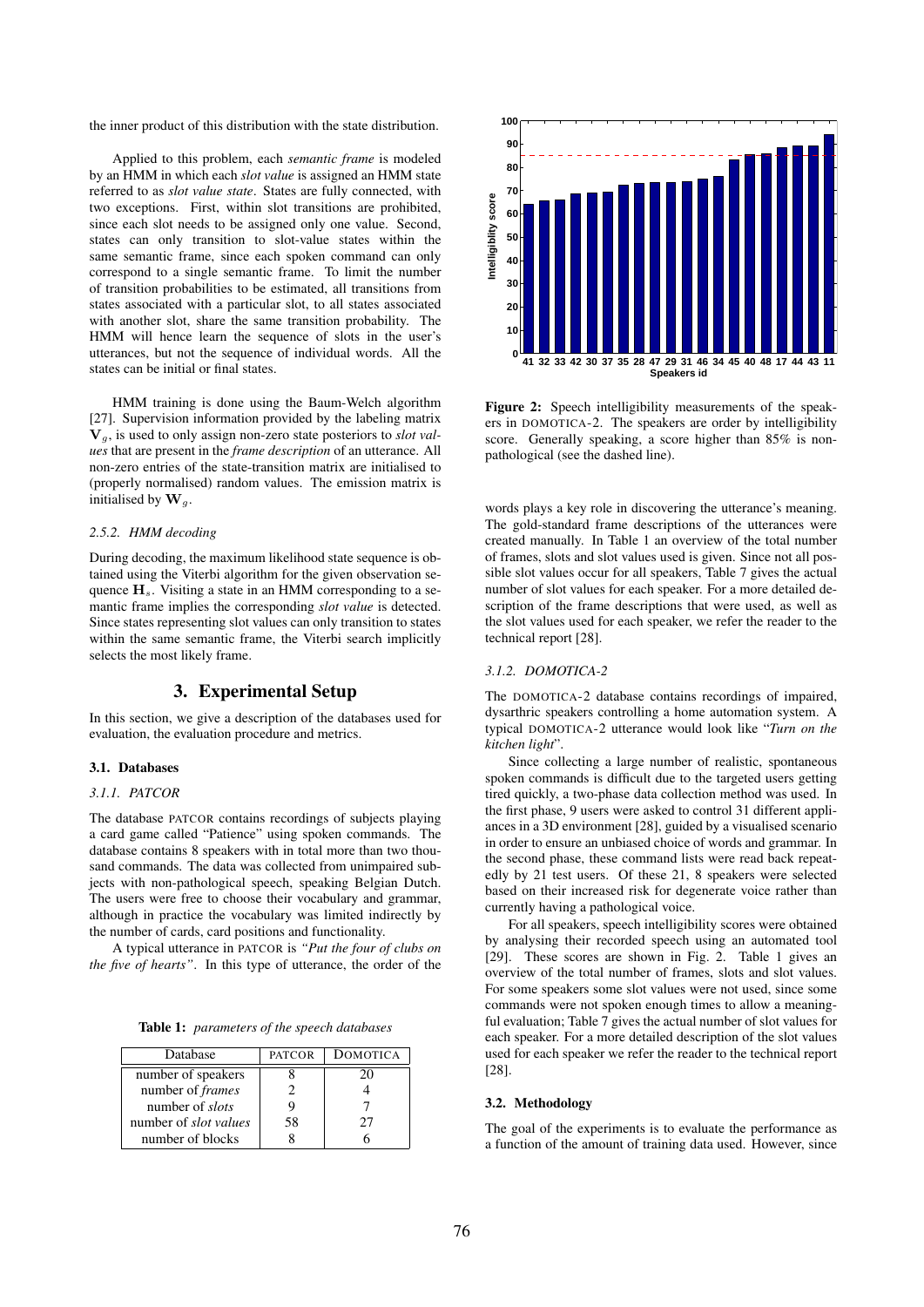this means the amount of training data can be very small, a form of cross validation is needed to obtain statistically meaningful scores.

First, we divide the spoken commands (utterances) of each speaker into equal or nearly equal parts called *blocks*. The k blocks are created by minimising the Jensen-Shannon divergence (JSD) between the slot value distributions of all blocks. This optimisation is performed in an iterative process starting by dividing all utterances randomly into  $k$  blocks and then swapping at each iteration those two utterances that minimise the JSD the most from one block to the other one. The process stops when the JSD is minimised, i.e. when there are no swaps left that can lower the JSD. The slot values are then approximately evenly distributed throughout the blocks. Under the constraint that each slot value should occur at least once in each block, some slot values are excluded from the frame structure, meaning that the spoken words corresponding to these slot values, become filler words: they are not supervised and they are not scored anymore. Such adaptation to the supervision is speaker dependent and the number of slot values used for each speaker can be found in [28]. Utterances without any slot values were removed from the training and test sets.

To evaluate the learning speed of our framework, we created a  $k \times k$  latin square in which each block occurs exactly once in each row and in each column. We selected five rows of the latin square to create a five-fold cross-validation experiment in which the train and test sets respectively increase and decrease in size. In each fold, we start with an experiment where only one block is used for training while the remaining  $k - 1$ blocks are used for testing. We incrementally increase the number of blocks  $n$  used for training in the subsequent experiments and the last experiment will be performed with  $n = k-1$  training blocks and one test block. Throughout the folds, the train and test sets are always composed of different blocks allowing for a more reliable scoring.

### 3.3. Parameters

The number of frames needed to have a reliable estimation of the cluster centres, depends on the dimensionality of the feature vectors. The minimum number of frames used for adaptive codebook training is chosen to be 78, two times the dimensionality of the MFCC feature vectors. For PATCOR, the resulting VQ codebook sizes typically ranged from 40 for the smallest training set to 145 for the largest training set. For DOMOTICA-2, the resulting codebook sizes typically ranged from 36 for the smallest training set to 118 for the largest training set.

For both databases, phone posteriorgrams were obtained using a free phone recognizer using a unigram language model. The phone recognizer was trained on a dataset containing recordings of selected radio and television news broadcasts in the same language as the collected databases. Phones are modeled with 3-state HMMs and in total 48845 tied Gaussians are used in the acoustic model. The phonetic alphabet includes one noise unit and one silence unit in addition to 48 phones.

For the utterance-based HAC representations, from both VQ and phone posteriorgrams, only the top-three largest indices at each time frame were retained.

### 3.4. Evaluation

For each utterance in the databases, we have a manually constructed gold standard frame description, which is used as a reference for system evaluation. In this reference frame description, the slot values that are expressed in the utterance, are

filled in. The system was evaluated by comparing the automatically induced frame descriptions to the gold standard reference frames. The used metric is the *slot*  $F_{\beta=1}$ -score, which is the harmonic mean of the slot precision and the slot recall. These metrics are commonly used for the evaluation of frame-based systems for spoken language understanding [15]. The following formulas were used for calculation:

| slot precision            |             | # correctly filled slots                               | (5) |  |  |  |  |
|---------------------------|-------------|--------------------------------------------------------|-----|--|--|--|--|
|                           |             | # total filled slots in induced frame                  |     |  |  |  |  |
| slot recall               |             | # correctly filled slots                               | (6) |  |  |  |  |
|                           |             | # total filled slots in reference frame                |     |  |  |  |  |
| slot $F_{\beta=1}$ -score | $= 2 \cdot$ | slot precision · slot recall                           | 7)  |  |  |  |  |
|                           |             | $\frac{1}{\text{slot precision} + \text{slot recall}}$ |     |  |  |  |  |

This means that only slots that are filled with a *correct* value are rewarded, and both slots that are falsely filled and slots that are falsely left empty are penalised. When an induced frame is of another type than the corresponding reference frame, the filled slots in the induced frame and in the reference frame are consequently different, which automatically results in a relatively large drop in the slot F-score. It should be noted that the reported F-scores aggregate slot counts over all five folds.

## 4. Results

In Fig. 3, F-scores for eight speakers per database are depicted as a function of the average number of utterances in the training set. The F-scores against increasing train set sizes provides some insight into the self-learning aspect of the framework. For each database, there are two graphs, one graph depicting NMF learning of slot value representations and one graph depicting HMM-based grammar induction.

For visibility, Fig. 3 does not contain all speakers from DOMOTICA-2. For this dataset, all F-scores for the NMF-based word finding module are presented in Table 2 and all scores for the HMM-based grammar induction module are presented in Table 3. There is one column for each speaker and the rows indicate the number of blocks in the training sets.

## 4.1. PATCOR

When we compare the respective F-scores for each speaker and for each training set size, we find a significant difference between the scores of the word finding module and the grammar induction module using a paired student's t-test,  $t(55) = 5, 11$ ,  $p < 0.001$ . On average, the grammar induction module improves the F-score with 5%, but the improvement varies between speakers. For some speakers, the induced grammar provides a considerable improvement, for instance for speaker 3, The improvement is 16% on average,  $t(6) = 33, 16, p <$ 0.001. However, for instance, for speaker 5, we don't find a substantial improvement using the grammar induction module. In any case, using grammar induction does not seem to degrade the performance for any user in PATCOR.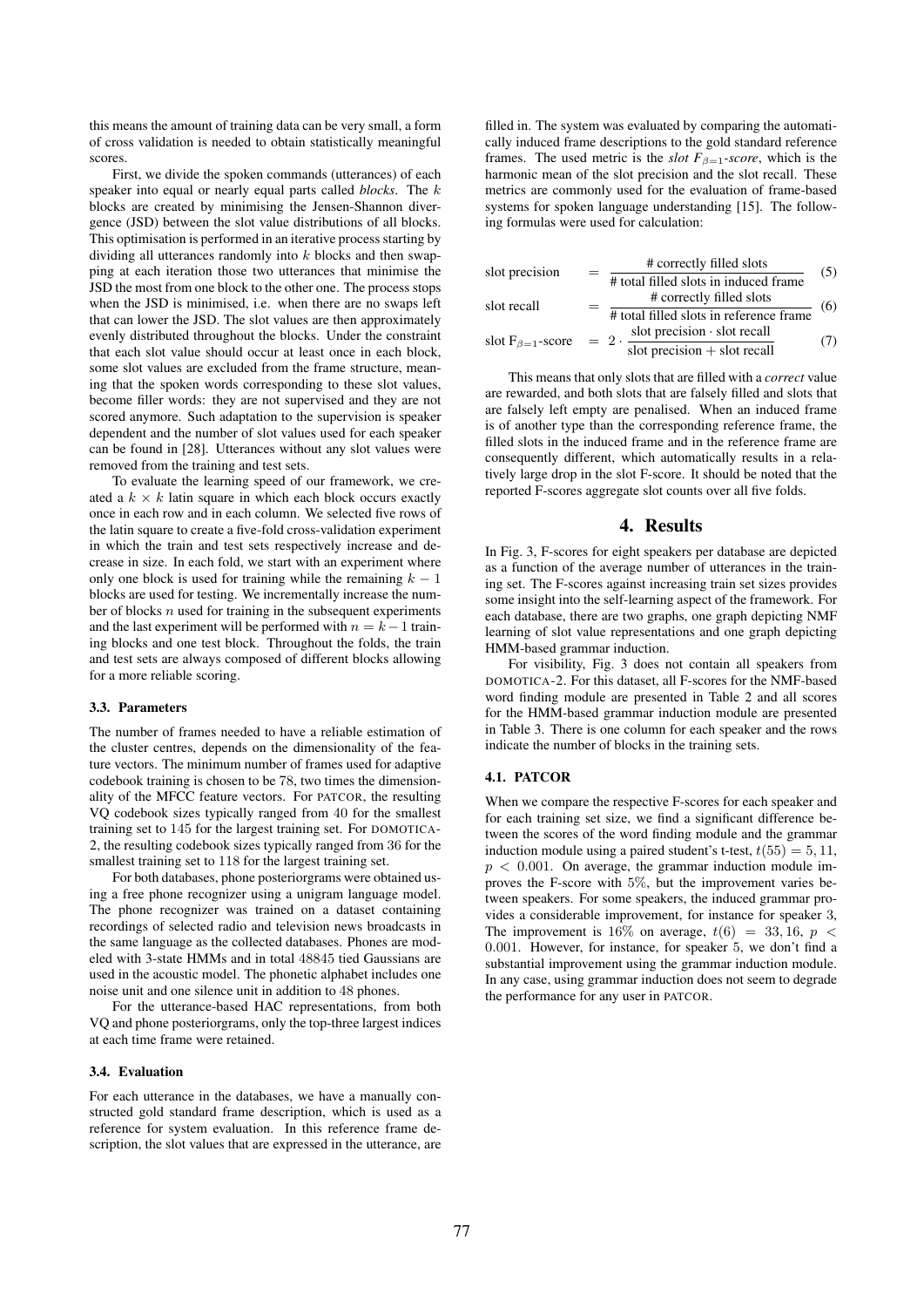

Figure 3: The F-scores per speaker against the averaged number of utterances in the respective training sets. In Panel (a), the NMFbased results of the word finding module for the PATCOR database are depicted. In Panel (b), the results of the word finding module augmented with the HMM-based grammar induction tool are displayed. Panel (c) and Panel (d) display the same results as Panel (a) and Panel (b), respectively, for eight selected speakers in the DOMOTICA-2 database.

Table 2: *F-scores for NMF word learning for all speakers of* DOMOTICA-2 *and all training set sizes*

| speaker  |      |      | $\gamma$<br>zŏ | 29   | 30             | ч<br>ر ر | 27             |             | 34    |      |        | 40   | 4             | -4   | 43   |      | 45   | 46           |             | 48   |
|----------|------|------|----------------|------|----------------|----------|----------------|-------------|-------|------|--------|------|---------------|------|------|------|------|--------------|-------------|------|
| block    | 0.56 | . 55 | 0.30           | 0.32 | . 0.27.<br>◡.∠ | ሰ ንን     | $\mathbf{122}$ | 0.27<br>. . | 0.46  | 0.25 | $\sim$ | 0.36 | 0.35          | በ ንዩ | 0.34 |      | 0.38 | J.1⊳         |             | 0.36 |
| 2 blocks | 0.67 | 0.65 | 0.36           | 0.37 | 0.32           | 0.31     | 0.26           | 0.3         | 0.64  | 0.27 | 0.3C   | 0.44 | $0.5^{\circ}$ | 0.29 | 0.37 | 0.46 | 0.48 |              |             | 0.29 |
| 3 blocks |      | 0.68 | 0.4            | 0.44 | 0.40           | 0.37     | 0.33           | 0.32        | 0.7   | 0.28 | 0.36   | 0.50 | 0.60          | 0.32 | 0.39 | 0.53 | 0.48 | 0.20         | v. i J      | 0.33 |
| 4 blocks | 0.79 | 70   | 0.50           | 0.41 | 0.41           | 0.36     | 0.32           | 0.32        | (0.8) | 0.29 | 0.36   | 0.48 | 0.61          | 0.4  | 0.38 | 0.61 |      | V. I         | 0.14        | 0.29 |
| 5 blocks | 0.79 |      | 0.48           | 0.45 | 0.43           | 0.38     | 0.38           | 0.40        | 0.88  | 0.31 |        | 0.53 | 0.64          | 0.45 | 0.44 | 0.63 | 0.46 | 0.22<br>v.∠∠ | <u>v.t.</u> | 0.26 |

Table 3: *F-scores for HMM grammar induction for all speakers of* DOMOTICA-2 *and all training set sizes*

| speaker  | . .  |      | $\gamma$<br>zŏ | 29   | 30   | $\ddot{\phantom{1}}$<br>ر ر | 27<br>ے ر | -          | 34                              | ر. ر | ╯      | 40   | 4    | $\sim$                | 43        | 44   | 45            | 46               |            | 48   |
|----------|------|------|----------------|------|------|-----------------------------|-----------|------------|---------------------------------|------|--------|------|------|-----------------------|-----------|------|---------------|------------------|------------|------|
| block    | 0.67 |      | 0.32           | 0.34 | 0.26 | 0.32                        |           |            | 0.54                            | 0.24 |        | 0.33 | 0.35 | 02<br>$v_{\cdot}$     | 0.32      | V.4. | ے4∴'          | 0.2C             |            | 0.40 |
| 2 blocks | 0.77 |      | 0.36           | 0.44 | 0.36 | 0.43                        | 0.24      | 0.3        | 0.69                            | 0.30 | 0.28   | 0.45 | 0.47 | 0.26                  | 0.44      | 0.55 | $0.4^{\circ}$ | $02^{\circ}$<br> | 19<br>V.I. | 0.46 |
| 3 blocks | 0.78 | 0.60 | 0.43           | 0.45 | 0.46 | 0.46                        | 0.25      | 20<br>ے ۔  | $\overline{\phantom{a}}$<br>0.7 | 0.26 | 0.45   | 0.58 | 0.55 | በ 33<br>v. <i>.</i> . | $0.4^{°}$ | 0.58 | 0.46          | 0.25<br>ت که با  | 0.16       | 0.48 |
| 4 blocks | 0.82 | 0.66 | 0.49           | 0.41 | 0.50 | 0.52                        | 0.31      | J.32       | 0.83                            | 0.29 | $\sim$ | 0.59 | 0.57 | 0.31                  | 0.32      | 0.66 | v.J           | 0.22<br><i></i>  | 0.19       | 0.58 |
| 5 blocks | 0.82 |      | 0.48           | 0.50 | U.4. | 0.58                        | 0.29      | 35<br>ັບມີ | 0.87                            | 0.31 | 5٢،    | 0.60 | 0.61 | 28                    | 0.59      | 0.70 | 1.46          | 0.24             | 19         | 0.61 |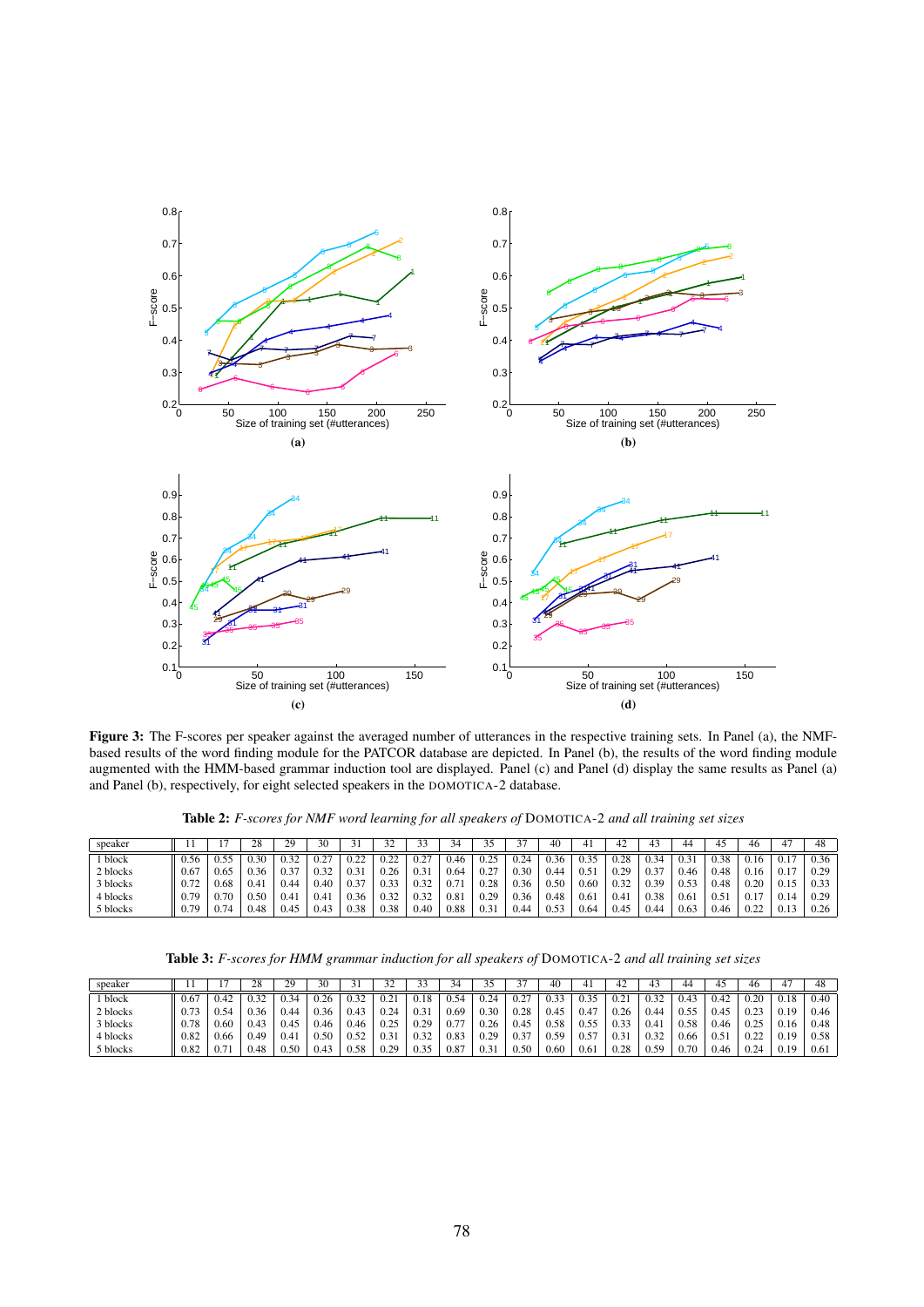Results are in the same range as the reported word finding results in [25], however, there are some speaker dependent differences in performance due to different experimental settings. The major discrepancies in settings are scoring and grammar discovery. While we report F-scores and investigate automatically induced grammar structures in this study, slot value recall scores are reported in [25] and frame decoding is guided by a handcrafted grammar. Additionally, the feature representations are also different between the two studies. While we combine phone posteriorgrams and adaptive softVQ for building the acoustic feature representations, the feature representation is based on softVQ using more larger codebooks in [25].

#### 4.2. Domotica-2

For DOMOTICA-2, we find a small but significant improvement using a paired student's t-test when comparing the F-scores between the word finding module and the grammar induction module for each speaker and training set size (see Fig. 3c and Fig. 3d),  $t(99) = 3, 24, p < 0.01$ . On average the grammar induction module cause an increase in F-scores of about 3%. For some speakers, the F-score improvements were more pronounced than for others. For instance, F-scores for speaker 31 improved on average with a decimal of 0.14,  $t(4) = 7, 6$ ,  $p < 0.05$  while the F-scores for speaker 17 decreased with 8%,  $t(4) = -3.77, p < 0.05.$ 

The differences between speakers is related to the intelligibility scores. We found a significant Kandall's tau rank correlation equal to  $0.41$ ,  $p < 0.05$  for the average F-score per speaker and their respective intelligibility score. There are trend lines in Fig. 3c and Fig. 3d that are rather short because the amount of data was limited, such as the graphs for speaker 35, resulting from early fatigue for some speakers in the recording phase of the DOMOTICA-2 corpus.

## 5. Discussion

In the word finding module, we aim to find the acoustic representation of the words corresponding to slot values in a semantic frame. In the grammar induction tool, the temporal structure in the commands is discovered and related to the semantic frame structure of the spoken commands. Positive scores necessitate a positive evaluation on both aspects, that is the correct recognition of the spoken words and the correct allocation of the recognised words to the slots in the semantic frame structure. The second aspect is not a trivial issue for the utterances used in the PATCOR database. For instance, in the utterance "Put the four of clubs on the five of hearts", words like "four" and "clubs" are related to the moving card while the same words are sometimes used to define the destination of the move. Some speakers specify the moving card first while others may specify the destination card first. Although spoken words are sometimes identical, different slot value labels specify different meanings. It can be seen in Fig 3b that the VUI gradually succeeds to distinguish these slots corresponding to the moved card and the destination card for at least some speakers, such as speaker 2, 5 and 8. Scores above  $0.5$  are only possible when the correct slots are recognized, such as the slots related to the moving card versus the slots related to the destination card in PATCOR.

The NMF-based word finding module is able to learn more than words, as some context information of the words is incorporated in the slot value representations. The features used in NMF learning consist of the co-occurrence of acoustic events over multiple delays, up to  $\tau = 200$  ms, allowing for learning context over spoken word boundaries. Moreover, the learned context of a word also involves the co-occurrence of acoustic events with the frame slot events of the demonstrated commands. The learned context is helpful in identifying the words but also the frame slots for some speakers as can be seen in Fig 3a and Fig 3c. However, context learning in NMF over word boundaries is only possible in a local time context because cooccurrence of acoustic events over longer time delays are more divergent. Useful time delays might be extended by using probabilistic time delays instead of fixed ones used here. The use of longer time delays in learning the co-occurrence of events poses a challenge for future research.

Although the frame structure is acquired for some speakers without using the grammar induction module, not all speakers display good scores without grammar induction, such as speakers 3, 6 and 7 in PATCOR. The HMM-based grammar induction tool improves the learning of the frame structure, especially for those speakers for which the NMF word finding module demonstrates insufficiencies. The results demonstrated in Fig. 3 and Table 3 are encouraging in the sense that the graphs of all speakers in Fig. 3 tend to rise by increasing training set sizes, demonstrating the self-learning ability of the investigated framework. Further directions of research includes the acceleration of the learning plots for normal and dysarthric speech. Accelerating the speed of learning is especially important for speech-impaired users, because they have to make more effort to utter commands and train the system. Besides accelerating the speed of learning, it remains an open issue at which level the scores tend to level off. Obviously, all scores presented in the graphs of Fig. 3b and Fig. 3d are not at levelling off for the largest training set, as the training data is too scarce for the self learning VUI to reach maximal performance. More data is needed to find out the maximal performance of the system and the relation between maximal scores and intelligibility of the users. We could help this issue by gathering more data or by sharing the emission probabilities for particular slot values sharing identical words similar to the sharing of the transition probabilities explained in Section 2.5.1.

There are some differences in performance between databases. Our framework performs best for intelligible speech. The speakers with higher F-scores for the DOMOTICA-2 database are the speakers with the higher intelligibility scores close to 85%. The performance of our framework for different speakers in DOMOTICA-2 demonstrates a larger variability and more spurious trajectories in Fig.3d than for normal speakers in PATCOR. Low scores are corresponding to a low number of slot values which in turn is corresponding to a limited number of recorded utterances due to early fatigue. However, the scores between the two databases are difficult to compare since the complexities of the categorical decisions are different from each other. For instance, there are more frame slot values per slot in PATCOR than in DOMOTICA-2 and there is more hierarchical structure in the PATCOR-commands compared to the DOMOTICA-2-commands, making the recognition of PATCORcommands much more difficult. In future research, we will evaluate our framework on more databases allowing us to compare the strengths and weaknesses of our system with other small-vocabulary, speaker-dependent systems, such as those described in [2, 6].

## 6. Conclusion

In this work we described research aimed at developing an assistive vocal interface for people with a speech impairment.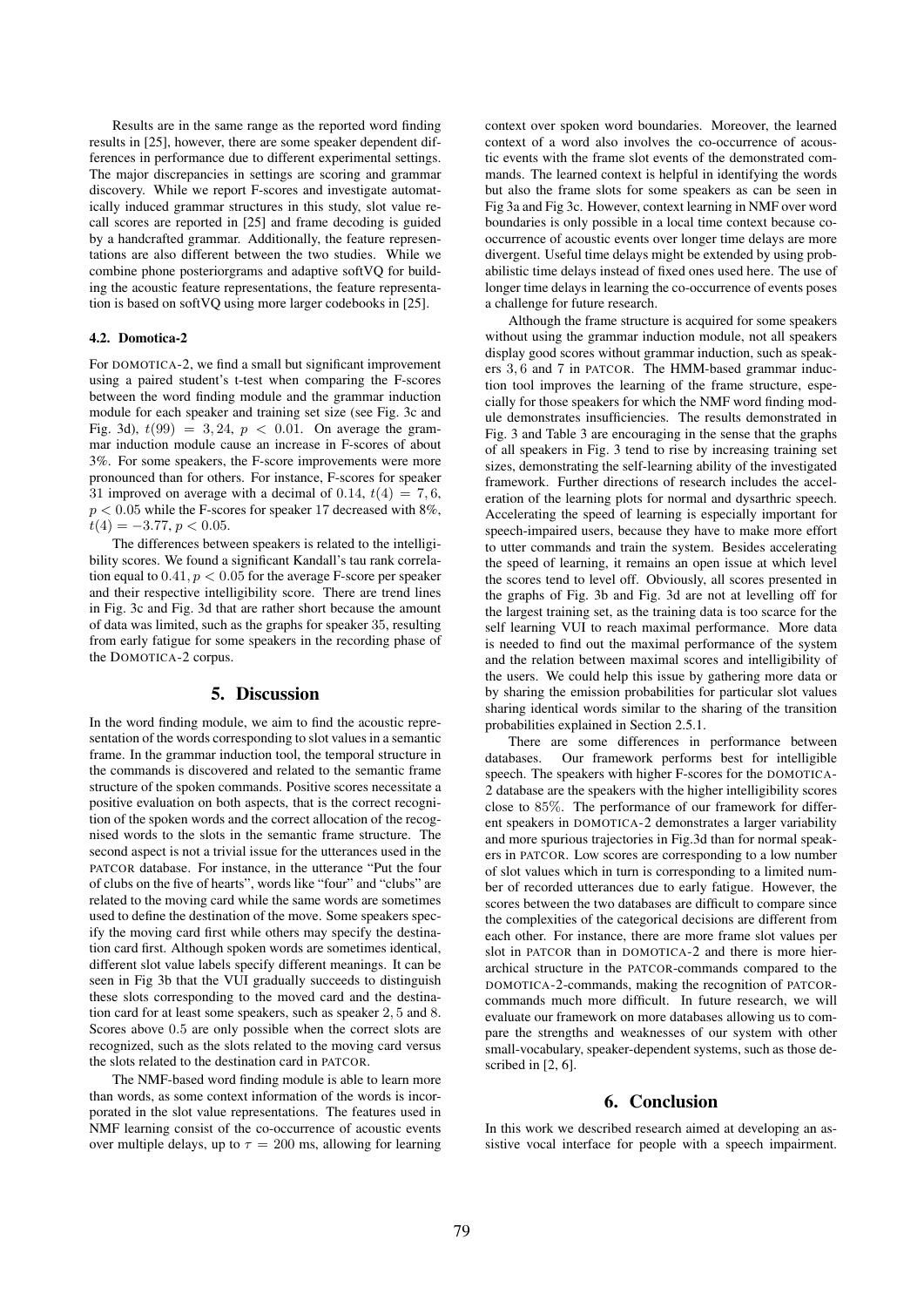In contrast to existing approaches, the vocal interface is selflearning which means it is maximally adapted to the end-user and can be used with any language, dialect, vocabulary and grammar. We proposed a novel grammar induction technique, based on weakly supervised HMM learning, and we evaluated early implementations of these vocabulary and grammar learning components on two datasets: recorded sessions of a vocally guided card game by non-impaired speakers, and speechimpaired users engaging in a home automation task.

While the performance varied widely between speakers, both for impaired and non-impaired speakers, performance did improve even with relatively small amounts of additional training data. This demonstrates the potential of the self-learning vocal interface. Additionally, the proposed HMM approach to weakly supervised grammar induction did improve the results for all but a few speakers, indicating that a limited form of grammar induction is not only feasible, but also beneficial to distinguish between commands. Future work will focus not only on a detailed analysis of the obtained results, such as the grammars that were inferred and the relation between speech pathology and performance, but also on improvements such as more advanced acoustic modelling techniques, hierarchical approaches of HMM learning, and integrating grammar induction and vocabulary acquisition in a single probabilistic framework.

## 7. Appendix

Table 4: *number of* slot values *and maximum codebook size*

| <b>PATCOR</b>           |                |                  |  |  |  |  |  |  |
|-------------------------|----------------|------------------|--|--|--|--|--|--|
| speaker                 | number of      | maximum          |  |  |  |  |  |  |
| id                      | slot values    | codebook size    |  |  |  |  |  |  |
| ī                       | 29             | $\overline{117}$ |  |  |  |  |  |  |
| $\overline{c}$          | 37             | 145              |  |  |  |  |  |  |
| $\overline{\mathbf{3}}$ | 23             | 152              |  |  |  |  |  |  |
| $\overline{4}$          | 27             | 78               |  |  |  |  |  |  |
| 5                       | 25             | 151              |  |  |  |  |  |  |
| 6                       | 18             | 189              |  |  |  |  |  |  |
| $\overline{7}$          | 27             | 165              |  |  |  |  |  |  |
| 8                       | 19             | 142              |  |  |  |  |  |  |
|                         | DOMOTICA-2     |                  |  |  |  |  |  |  |
| speaker                 | number of      | maximum          |  |  |  |  |  |  |
| id                      | slot values    | codebook size    |  |  |  |  |  |  |
| $\overline{11}$         | 22             | 149              |  |  |  |  |  |  |
| 17                      | 18             | 81               |  |  |  |  |  |  |
| 28                      | 18             | 115              |  |  |  |  |  |  |
| 29                      | 9              | 138              |  |  |  |  |  |  |
| 30                      | 14             | 94               |  |  |  |  |  |  |
| 31                      | 12             | 52               |  |  |  |  |  |  |
| 32                      | 17             | 200              |  |  |  |  |  |  |
| 33                      | 11             | 93               |  |  |  |  |  |  |
| 34                      | 6              | 59               |  |  |  |  |  |  |
| 35                      | 13             | 187              |  |  |  |  |  |  |
| 37                      | 13             | 94               |  |  |  |  |  |  |
| 40                      | 18             | 126              |  |  |  |  |  |  |
| 41                      | 18             | 169              |  |  |  |  |  |  |
| 42                      | 17             | 87               |  |  |  |  |  |  |
| 43                      | $\overline{4}$ | 62               |  |  |  |  |  |  |
| 44                      | 18             | 78               |  |  |  |  |  |  |
| 45                      | 3              | 63               |  |  |  |  |  |  |
| 46                      | 19             | 164              |  |  |  |  |  |  |
| 47                      | 17             | 135              |  |  |  |  |  |  |
| 48                      | 5              | 79               |  |  |  |  |  |  |

## 8. Acknowledgements

The research in this work is funded by IWT-SBO grant 100049.

## 9. References

- [1] J. Noyes and C. Frankish, "Speech recognition technology for individuals with disabilities," *Augmentative and Alternative Communication*, vol. 8, no. 4, pp. 297–303, 1992.
- [2] H. Christensen, S. Cunningham, C. Fox, P. Green, and T. Hain, "A comparative study of adaptive, automatic recognition of disordered speech," in *Proc Interspeech 2012*, Portland, Oregon, US, Sep 2012.
- [3] K. T. Mengistu and F. Rudzicz, "Comparing humans and automatic speech recognition systems in recognizing dysarthric speech," in *Proceedings of the Canadian Conference on Artificial Intelligence*, 2011.
- [4] H. V. Sharma and M. Hasegawa-Johnson, "State transition interpolation and map adaptation for hmm-based dysarthric speech recognition," in *HLT/NAACL Workshop on Speech and Language Processing for Assistive Technology (SLPAT)*, 2010, pp. 72–79.
- [5] F. Rudzicz, "Acoustic transformations to improve the intelligibility of dysarthric speech," in *Proceedings of the Second Workshop on Speech and Language Processing for Assistive Technologies (SLPAT2011)*, 2011.
- [6] M. S. Hawley, P. Enderby, P. Green, S. Cunningham, S. Brownsell, J. Carmichael, M. Parker, A. Hatzis, P. O'Neill, and R. Palmer, "A speech-controlled environmental control system for people with severe dysarthria," *Medical Engineering & Physics*, vol. 5, no. 29, pp. 586 – 593, 2007.
- [7] J. Driesen, J. Gemmeke, and H. Van hamme, "Weakly supervised keyword learning using sparse representations of speech," in *Proceedings of the 36th International Conference on Acoustics, Speech and Signal Processing*, Kyoto, Japan, 2012.
- [8] M. Nishimura and K. Toshioka, "Hmm-based speech recognition using multi-dimensional multi-labeling," in *Acoustics, Speech, and Signal Processing, IEEE International Conference on ICASSP '87.*, vol. 12, 1987, pp. 1163–1166.
- [9] J. Hernando, l.B. Maririo, A. Moreno, and C. Nadeu, "Multiple multilabeling applied to hmm-based noisy speech recognition," in *Proc. ICSP '93*, 1993.
- [10] R. Taguchi, N. Iwahashi, K. Funakoshi, M. Nakano, T. Nose, and T. Nitta, *Human Machine Interaction - Getting Closer*. InTech, 2012, ch. Learning Physically Grounded Lexicons from Spoken **Utterances**
- [11] D. Roy, "Grounded spoken language acquisition: Experiments in word learning," *IEEE Transactions on Multimedia*, vol. 5(2), pp. 197–209, 2003.
- [12] I. Ayllon Clemente, M. Heckmann, and B. Wrede, "Incremental word learning: Efficient hmm initialization and large margin discriminative adaptation," *Speech Communication*, vol. 54, pp. 1029–1048, Nov. 2012.
- [13] R. Collobert, J. Weston, L. Bottou, M. Karlen, K. Kavukcuoglu, and P. Kuksa, "Natural language processing (almost) from scratch," *Journal of Machine Learning Research*, vol. 12, pp. 2493–2537, Aug 2011. [Online]. Available: http://leon.bottou.org/papers/collobert-2011
- [14] D. Klein, "The unsupervised learning of natural language structure," Ph.D. dissertation, Stanford University, 2005.
- [15] Y. Wang, L. Deng, and A. Acero, "Semantic frame-based spoken language understanding," in *Spoken Language Understanding: Systems for Extracting Semantic Information from Speech*, G. Tur and R. D. Mori, Eds. West-Sussex, UK: Wiley, 2011, ch. 3, pp. 41–91.
- [16] J. van de Loo, G. De Pauw, J. Gemmeke, P. Karsmakers, B. Van Den Broeck, W. Daelemans, and H. Van hamme, "Towards shallow grammar induction for an adaptive assistive vocal interface: a concept tagging approach," in *Proceedings NLP4ITA*, 2012, pp. 27–34.
- [17] F. Class, A. Kaltenmeir, P. Regal-Brietzmann, and K. Trottler, "Fast speaker adaptation combined with soft vector quantization in an hmm speech recognition system," in *Acoustics*, *Speech, and Signal Processing, 1992. ICASSP-92., 1992 IEEE International Conference on*, vol. 1, 1992, pp. 461–464 vol.1.